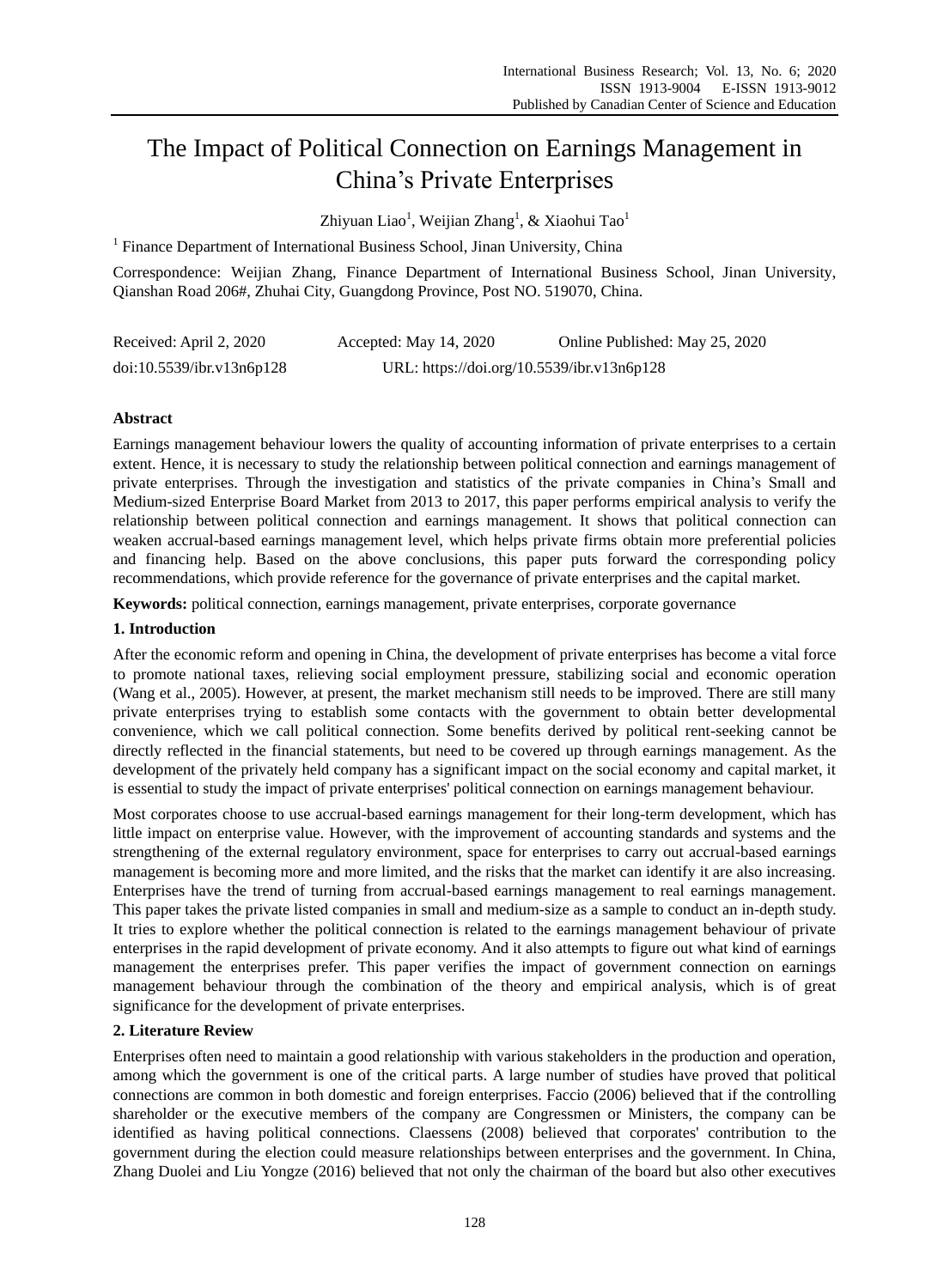play an essential role in company management. If they were or are holding government positions, then, there is a political connection.

At present, China's market mechanism is not perfectly developed, and the government still has an economic intervention. The existing research shows that the establishment of political ties with the government is conducive to excellent communication between enterprises and local relevant departments. On the one hand, it can obtain policy preferences and related subsidies; on the other hand, it can increase more financing opportunities for enterprises to achieve the purpose of reducing financing constraints. Wan Xiaoyun (2018) has mentioned that the government provides preferential taxes for politics related enterprises, which can reduce the tax burden of companies to a certain extent and improve business performance. Hu Xuyang (2010) has proved that the establishment of political connections among private firms can strengthen the relationship and help to obtain external credit resources.

The concept of earnings management has been widely discussed. According to Healy and Wahlen (1999), earnings management refers to the misleading by companies so stakeholders could not know the specific economic benefits of the company. At present, there are two common ways of earnings management, which are accrual-based earnings management and real earnings management, which have their advantages and disadvantages. Zhang Weiqiang (2019) mentioned that moderate earnings management could help improve the level of financial management. Cao ran (2019) mentioned that the choice of earnings management bases on its operation. Different enterprises with different operating conditions have different motivations of earnings management, so empirical analysis of private firms' earnings management behaviour preference has specific research significance.

Foreign scholars Chaney, Faccio, and Parsley (2011) found that the quality of accounting information in financial reports of politically connected firms was significantly lower than that of similar non-connected firms. In China, due to the different institutional environment, Sun Jinping (2018) mentioned that local officials might exert a negative impact on the quality of accounting information of politically connected firms for the sake of performance. Tao Xionghua (2018) and others found that the political connection of private listed companies has a particularly protective effect on earnings management, which can promote earnings management by reducing debt financing costs and external audit opinions. On the contrary, Cui Meng (2018) believed that political connection brings private corporates media attention, which can reduce accrual-based earnings management.

Through the literature review, we can find that with the rapid development of China's private economy, private enterprises still have many obstacles. With the improvement of supervision measures, enterprises gradually change from accrual-based earnings management to real earnings management. This paper analyzes the relationship between political connection and earnings management using empirical analysis, providing reference for the governance of private enterprises and the capital market.

# **3. Hypothesis Development**

#### *3.1 The Preference for Earnings Management in Private Enterprises*

Wang Liangcheng (2014) believed that there is a specific relationship between accrual-based earnings management and real earnings management, which is not the relationship of mutual substitution. Li Chuntao (2016) believed that with the continuous strengthening of external supervision, the level of accrual earning management declined, forcing enterprises to turn to a more concealed ways of real earnings management. According to the existing literature and research data, managers use different methods of earnings management for their interests and reduce risks to be identified. Therefore, it is imperative to study what kind of earnings management is preferred by private enterprises. Based on the above analysis, the following assumptions are proposed.

Hypothesis 1: the level of accrual-based earnings management of private companies is lower than that of real earnings management, that is, private enterprises tend to choose real earnings management.

#### *3.2 The Influence of Political Connection on the Accrual-Based Earnings Management of Private Enterprises*

The political connection draws external attention to private enterprises, which increases the risk of manipulating accruals recognized by the market. To some extent, the political connection affects the earnings management behaviour of enterprises. The extra economic benefits obtained by unfair political rent-seeking cannot be directly reflected in the financial statements, which need to be covered up by certain earnings management behaviours. Nevertheless, good political connections can make enterprises obtain certain advantages in resource allocation. Therefore, this paper argues that political connection intensity may weaken the level of accrual-based earnings management of private enterprises. Based on the above analysis, the following assumptions are proposed.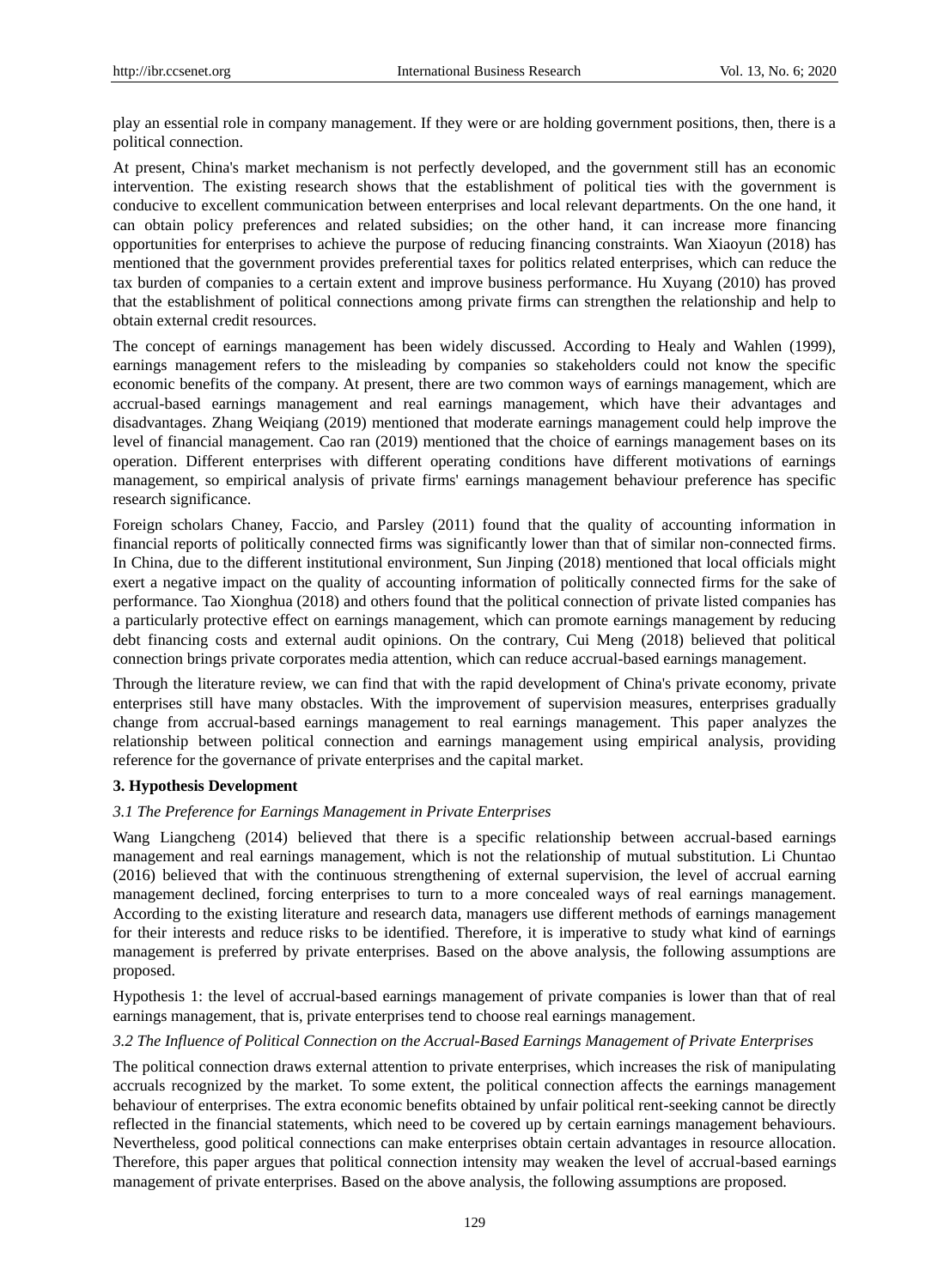Hypothesis 2: political connection has a negative correlation with the accrual-based management of private enterprises, which means it can weaken the accrual-based management level.

#### *3.3 The Influence of Political Connection on The Real Earnings Management of Private Enterprises*

For private companies and entrepreneurs with political backgrounds, they pay more attention to the brand image and reputation of enterprises. Li Li (2018) proposed that earnings management behaviour of listed companies can improve their status, which enhances the confidence of external accounting information users and the intrinsic value of enterprises. With the enhancement of enterprises' risk tolerance, private firms or entrepreneurs can establish contact with the government. On the one hand, they can create a high-quality corporate social image. On the other hand, the government can provide credit guarantee for them, solve their financing problems, and provide them with preferential tax policies to promote the healthy development of enterprises. Therefore, it is true that real earnings management is of necessity for private enterprises. Based on the above analysis, the following assumptions are proposed.

Hypothesis 3: political connection is positively related to the real earnings management of private companies, which means the political connection can promote the real earnings management level of private corporates.

#### **4. Empirical Verification**

#### *4.1 Variable Definition and Designed Model*

#### 4.1.1 Sample Selection and Data Preprocessing

The samples are private listed enterprises in China Small and Medium-sized Enterprise Board Market. After excluding finance companies, 'special treatment' stocks in 2013-2017, abnormal data loss, and enterprises with few samples, we get 2050 samples from 2013 to 2017. Both the financial data and the political connection information comes from the CSMAR database. The political connection indicators are calculated according to the political connection levels of the directors, supervisors, and executives.

This paper uses stata15.0 to measure accrual-based earnings management and real earnings management. Then, winsorize all the continuous variables with the upper and lower 1% quantiles, and carry out statistical analysis. Eventually, use Robust regression of least square method to find out the impact of political connection on earnings management.

#### 4.1.2 Variable Definition

#### (1) Explained Variable

① Accrual-based earnings management. Referring to relevant literature, Jones model is used to measure earnings management, and its model is as follows:

$$
\frac{TA_{i,t}}{A_{i,t-1}} = a_0 \frac{1}{A_{i,t-1}} + a_1 \frac{\Delta REV_{i,t} - \Delta REC_{i,t}}{A_{i,t-1}} + a_2 \frac{PPE_{i,t}}{A_{i,t-1}} + \varepsilon_{i,t}
$$
(4.1)

Among which:  $TA_{i,t}$  is the total amount of accrued profit in period t,  $TA_{i,t}=NI_{i,t}-CFO_{i,t}$ , $NI_{i,t}$  is the net profit in period t,  $CFO_{i,t}$  is the net operating cash flow in period t;  $A_{i,t-1}$  is the total assets at the end of the year in period t-1;  $\Delta$ REV<sub>i,t</sub> is the change in gross sales in period t;  $\Delta$ REC<sub>i,t</sub> is the change in receivables in period t; PPE<sub>i,t</sub> is the original value of fixed assets at the end of the year in period t. Parameters  $\alpha_0$ ,  $\alpha_1$ ,  $\alpha_2$  can be calculated by the regression of the above model (4.1).

$$
\frac{NDA_{i,t}}{A_{i,t-1}} = a_0 \frac{1}{A_{i,t-1}} + a_1 \frac{\Delta REV_{i,t} - \Delta REC_{i,t}}{A_{i,t-1}} + a_2 \frac{PPE_{i,t}}{A_{i,t-1}}
$$
(4.2)

Take the regression parameters into formula (4.2) to calculate the non-manipulative accrued profit NDA during the event period.

$$
DA_{i,t} = \frac{TA_{i,t}}{A_{i,t-1}} - \frac{NDA_{i,t}}{A_{i,t-1}}
$$
(4.3)

Finally, through formula (4.3), the total amount of the estimated accruals minus the non-manipulated accruals, we can get the manipulated accruals DA. It provides evidence that the increases in accrual-based earnings management when aDA is higher.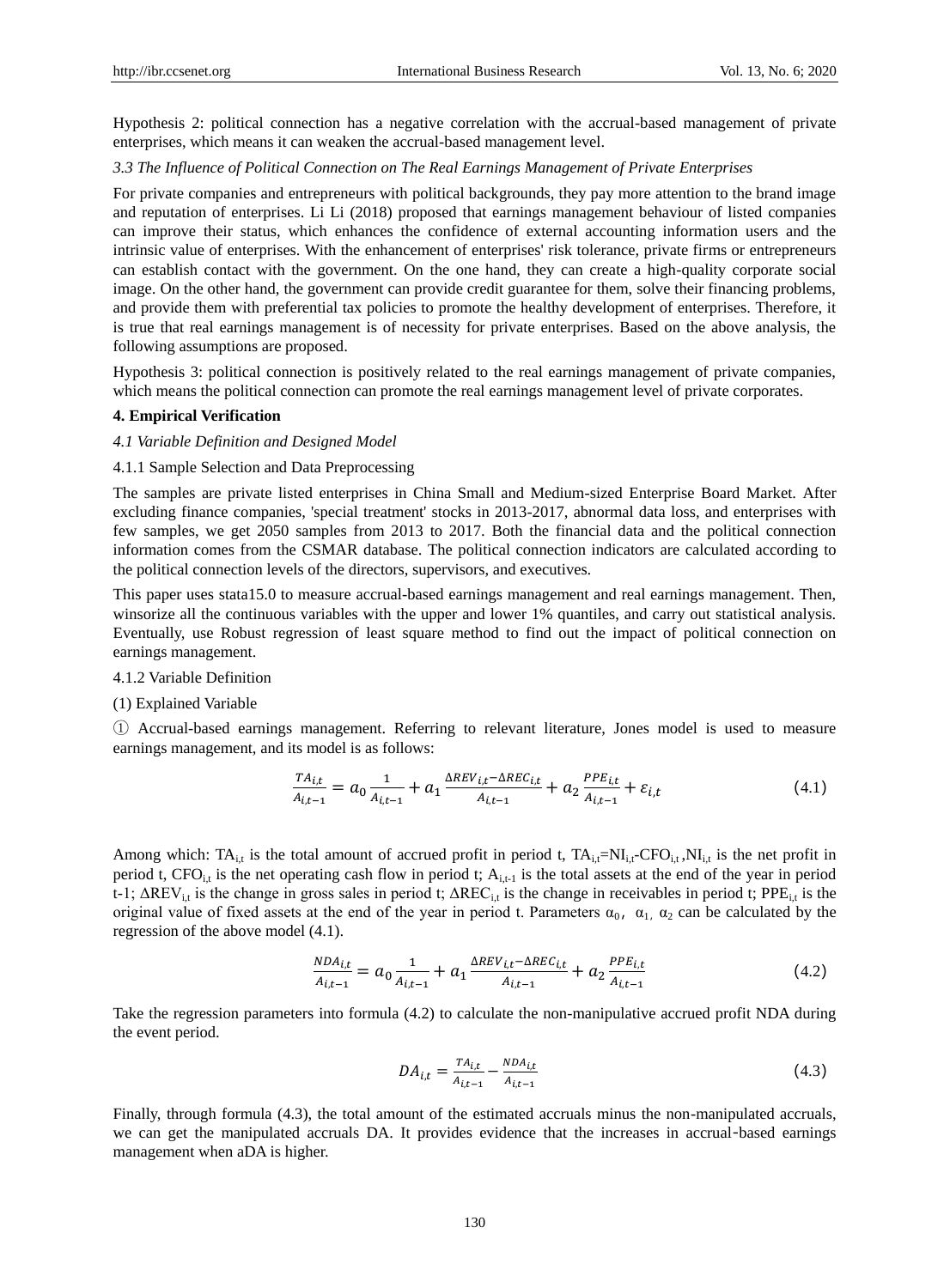② Real earnings management. In this paper, Roychowdhury (2006) real earnings management model is used to measure abnormal business activities' cash net flow, abnormal production costs, and abnormal discretionary costs. Then a comprehensive index is designed to reflect the overall real earnings management of the company by referring to the research of Cohen and others (2008). The model is as follows:

$$
\frac{c_{F0_{i,t}}}{A_{i,t-1}} = \beta_0 \frac{1}{A_{i,t-1}} + \beta_1 \frac{S_{i,t}}{A_{i,t-1}} + \beta_2 \frac{\Delta S_{i,t}}{A_{i,t-1}} + \varepsilon_{i,t}
$$
\n(4.4)

Model (4.4) is used to estimate the normal operating net cash flow. Among them,  $CFO<sub>i,t</sub>$  is the operating net cash flow in period t; S<sub>i,t</sub> is the sales revenue in period t; and  $\Delta S_{i,t}$  is the changing amount in sales revenue in period t.

$$
\frac{PROD_{i,t}}{A_{i,t-1}} = \beta_0 \frac{1}{A_{i,t-1}} + \beta_1 \frac{S_{i,t}}{A_{i,t-1}} + \beta_2 \frac{\Delta S_{i,t}}{A_{i,t-1}} + \beta_2 \frac{\Delta S_{i,t-1}}{A_{i,t-1}} + \varepsilon_{i,t}
$$
(4.5)

Model (4.5) is used to estimate the standard production cost. Among them,  $PROD_{i,t}$  is the production cost in period t, which is the sum of the current operating cost and inventory changing amount; and  $\Delta S_{i,t-1}$  is the changing amount in sales revenue in period t-1.

$$
\frac{DISX_{i,t}}{A_{i,t-1}} = \beta_0 \frac{1}{A_{i,t-1}} + \beta_2 \frac{S_{i,t-1}}{A_{i,t-1}} + \varepsilon_{i,t}
$$
\n(4.6)

Model (4.6) is used to estimate the standard discretionary cost. Among them,  $DISX_{i,t}$  is the discretionary expense in period t, which is the sum of current sales expense and management expense;  $S_{i,t-1}$  is the sales revenue in period t-1.

$$
REM_{i,t} = REM\_PROD_{i,t} - REM\_CFO_{i,t} - REM\_DISX_{i,t}
$$
\n
$$
(4.7)
$$

Based on the above model, we can obtain the average estimates of net cash flow from operating (CFO), production cost (PORD), and discretionary expenses (DISX). Then, subtract the estimated value from the actual value of the company, and the difference between them is the abnormal values, which are net cash flow from abnormal operating activities (REM\_CFO), abnormal production cost (REM\_PORD) and abnormal discretionary expense (REM\_DISX). The model (4.7) is used to design a general indicator REM to reflect the total amount of real earnings management. The larger the absolute value of this indicator (aREM) is, the higher the real earnings management level is.

#### (2) Explanatory Variable

Political connection (PC). This paper defines the political connection as, if the actual controller, director, and senior manager of the company once or now held positions in People's Congress, CPPCC, and people's government at all levels, then the company is considered to have a political connection. The paper does not consider executives without revealed political background or hidden executives. According to Song Lisheng's (2014) method of measuring political connection, we can calculate the index of the political connection of private enterprises. It can divide into central and decentralized levels according to the political backgrounds of senior executives, assigns values 4, 3, 2, 1, 0 from high to low. If the same senior manager holds multiple positions at the same time, it takes the highest value. Finally, sum up the political connection of all executives to get the company's current political connection level.

#### (3) Control Variable

Referring to the research of Hu Haibo and Liu Yan (2018), the paper chooses control variables in the following table.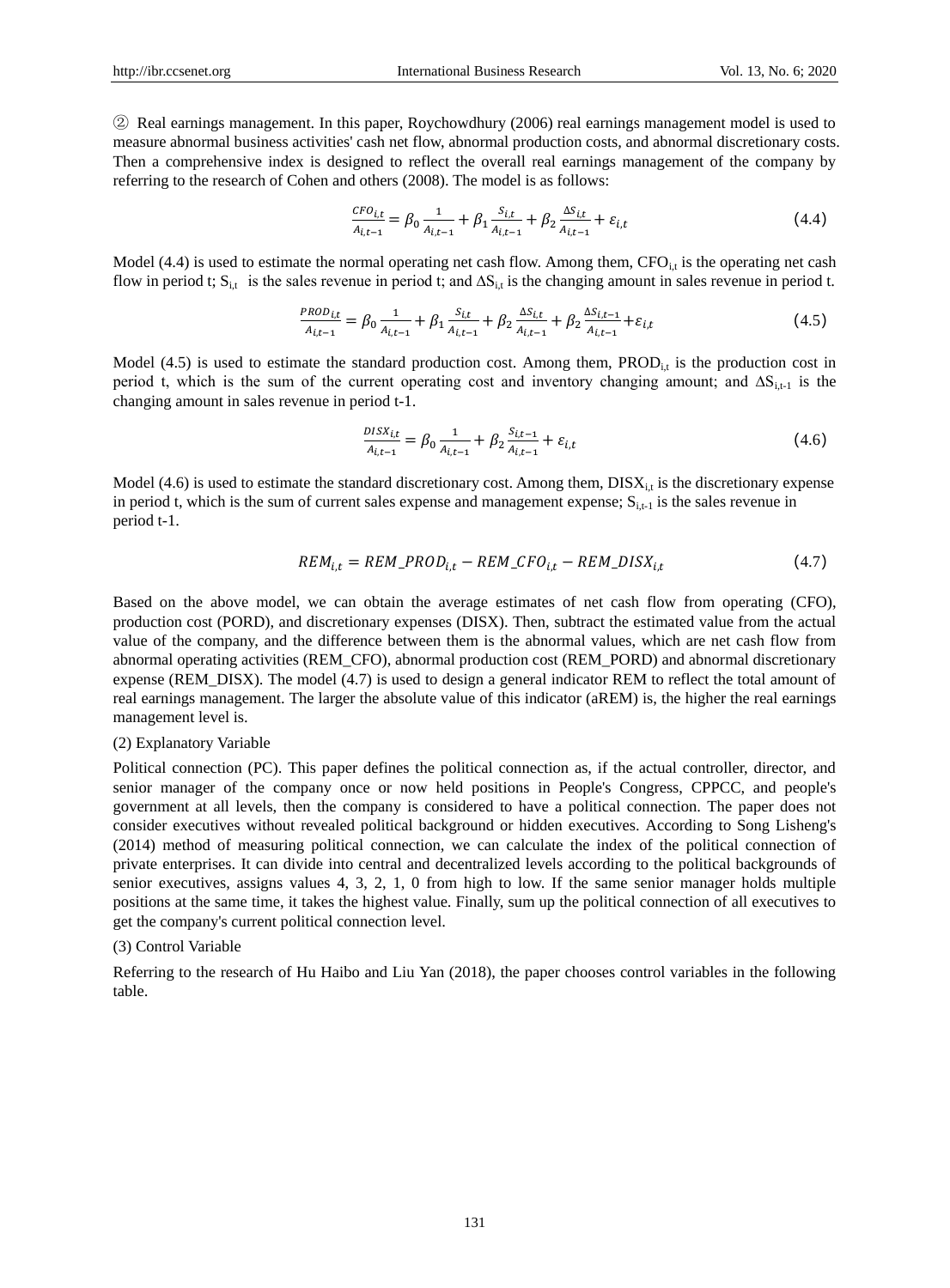| Variable Types            | <b>Names</b>                                     | <i>Indicators</i> | <b>Definitions</b>                                                                                                  |
|---------------------------|--------------------------------------------------|-------------------|---------------------------------------------------------------------------------------------------------------------|
|                           | <b>Accrual-based Earnings</b><br>Management      | aDA               | Modify the Jones model and take the absolute value.                                                                 |
| <b>Response Variables</b> | <b>Real Earnings Management</b>                  | aREM              | Calculate by the Roychowdhury model and take the<br>absolute value                                                  |
| Explanatory<br>Variable   | <b>Political Connection</b>                      | PC                | Assign values according to administrative level and<br>add up.                                                      |
|                           | Profitability                                    | <b>ROE</b>        | Return on equity calculated by dividing net income by<br>shareholders' equity                                       |
|                           | Solvency                                         | Lev               | Total liabilities divided by total assets (Debt ratio)                                                              |
|                           | Enterprise size                                  | <b>Size</b>       | Natural logarithm of total assets                                                                                   |
| Control Variables         | <b>Total Assets</b><br><b>Operating Capacity</b> | Turn              | The operating return on assets is calculated by dividing<br>operating income by the total assets of the<br>business |
|                           | Growth Capacity                                  | Grow              | Operating income growth rates                                                                                       |
|                           | <b>Executive Pay</b>                             | Pay               | The natural logarithm of the total salary of the top<br>three executives                                            |
|                           | Industry                                         | Industry          | Industry dummy variables                                                                                            |
|                           | Year                                             | Year              | Year dummy variables                                                                                                |

## Table 1. Variable Definitions

#### 4.1.3 Model Design

In order to verify the hypothesis 2, which is the impact of political connection on the accrual-based earnings management of private enterprises, this paper establishes a model (4.8). When  $\alpha_1$  is significantly negative, it shows that political connection is negatively related to the accrual-based earnings management of private enterprises, then the hypothesis 2 will be proved; otherwise, it will not be proved.

$$
aDA = \alpha_0 + \alpha_1 PC + \alpha_2 ROE + \alpha_3 Lev + \alpha_4 Size + \alpha_5 Turn + \alpha_6 \, Growth + \alpha_7 Pay +
$$

$$
\alpha_8 \sum Industry + \alpha_9 \sum Year + \varepsilon \tag{4.8}
$$

In order to verify the hypothesis 3, which is the impact of political connection on the real earnings management of private enterprises, this paper establishes a model (4.9). When  $β<sub>1</sub>$  is significantly positive, it shows that political connection is positively correlated with the real earnings management behavior of private enterprises, then the hypothesis 3 will be proved; otherwise, it will not be proved.

 $a$ REM =  $\beta_0$  +  $\beta_1$ PC +  $\beta_2$ ROE +  $\beta_3$ Lev +  $\beta_4$ Size +  $\beta_5$ Turn +  $\beta_6$  Grow +  $\beta_7$ Pay +

$$
\beta_8 \sum Industry + \beta_9 \sum Year + \varepsilon \tag{4.9}
$$

*4.2 Empirical Results and Analysis*

4.2.1 Descriptive Statistics

|                                                         | 2013   | 2014   | 2015     | 2016   | 2017   |
|---------------------------------------------------------|--------|--------|----------|--------|--------|
| Minimum Value                                           |        |        | $\theta$ |        |        |
| Maximum Value                                           | 20     | 15     | 12       | 12     | 13     |
| Average Value                                           | 3.3523 | 3.1440 | 1.7866   | 1.8231 | 1.7806 |
| <b>Standard Deviation</b>                               | 3.1278 | 2.8736 | 2.3625   | 2.3957 | 2.3959 |
| The Proportion of Politically<br><b>Connected Firms</b> | 75.07% | 75.06% | 50.62%   | 49.53% | 47.96% |

Table 2 makes a descriptive statistic of political connection based on the value of sample observations. It can be seen from the table that in the two years from 2013 to 2014, the proportion of politically connected firms had exceeded 70%, which indicates that the political connection of executives was quite common, being twice more than that of enterprises without political connection. However, from 2015 to 2017, the proportion of politically connected firms dropped significantly, which maintained at 50%, indicating that the enthusiasm of private listed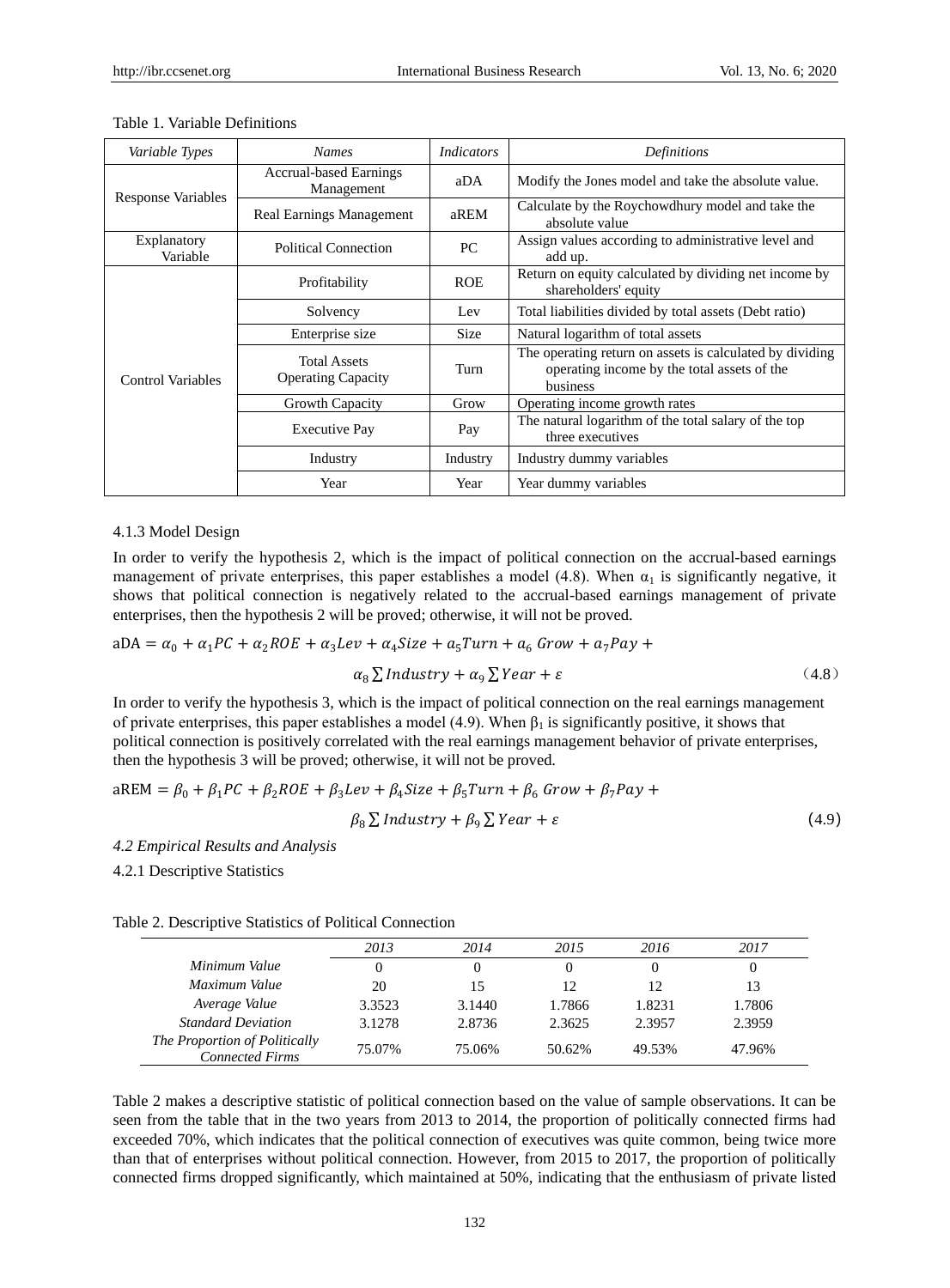companies in Small and Medium Boards to establish political connections has declined.

It is easy to see from the table that in recent years, the average value of political connection has continued to decline from 3.3 to 1.7, indicating that the maximum and minimum values of political connection in different periods are quite different. The standard deviation is greater than 2, indicating that there is a big difference in the level of political connection among different companies. As a whole, the total number of politically connected firms is 1206, accounting for 58.83% of the total samples, which shows that the private listed companies of Small and Medium Boards in China have generally established political ties with the government.

| Variable    | Average Value | <b>Standard Deviation</b> | Minimum Value | Maximum Value |
|-------------|---------------|---------------------------|---------------|---------------|
| aDA         | 0.0459        | 0.0399                    | 0.0006        | 0.1873        |
| aREM        | 0.2291        | 0.2239                    | 0.0035        | 1.2701        |
| PC.         | 2.3166        | 2.6570                    | 0.0000        | 11.0000       |
| <b>ROE</b>  | 0.0787        | 0.0722                    | $-0.1696$     | 0.2950        |
| Lev         | 0.3644        | 0.1729                    | 0.0454        | 0.7641        |
| <b>Size</b> | 21.9328       | 0.8179                    | 20.2705       | 24.0937       |
| Turn        | 0.669         | 0.404                     | 0.152         | 2.714         |
| Grow        | 0.213         | 0.367                     | $-0.393$      | 2.258         |
| Pay         | 14.27         | 0.600                     | 12.86         | 15.81         |
|             |               |                           |               |               |

Table 3. Descriptive Statistics of Overall Sample Observations

Table 3 is the results of a descriptive statistic of overall sample observations, involving the annual observation data of 2050 private listed companies in 2013-2017. From the results, we can see that the average value of accrual-based earnings management (aDA) and real earnings management (aREM) is 0.0459 and 0.2291, respectively, which indicates that private listed companies generally have earnings management behaviours. The average value of aREM is significantly higher than aDA, indicating that most private listed companies choose to use real earnings management. For the maximum and minimum values, the minimum value of aDA is 0.0006, and the maximum value is 0.1873, which shows that there are significant differences in the accrual-based earnings management among private listed companies, and the overall level is low. The minimum value of aREM is 0.0035, and the maximum value is 1.2701. In terms of standard deviation, its aDA and aREM are 0.0399 and 0.2239, respectively, which shows that there are considerable differences in the profit manipulation by different private listed companies using earnings management. In conclusion, the usage frequency of real earnings management is higher than that of accrual-based earnings management, which verifies hypothesis 1.

Table 4. Verification of Average Value T on Dividing Groups

| Variable    | Average value 1<br>with no political connection | Average value 2<br>with political connection | Verification of<br>average value T |
|-------------|-------------------------------------------------|----------------------------------------------|------------------------------------|
| aDA         | 0.0482                                          | 0.0444                                       | $0.0039**$                         |
| aREM        | 0.210                                           | 0.242                                        | $-0.0324***$                       |
| <b>ROE</b>  | 0.0802                                          | 0.0776                                       | 0.00250                            |
| Lev         | 0.352                                           | 0.373                                        | $-0.0208***$                       |
| <b>Size</b> | 21.91                                           | 21.95                                        | $-0.0377$                          |
| Turn        | 0.636                                           | 0.692                                        | $-0.056***$                        |
| Grow        | 0.224                                           | 0.205                                        | 0.0190                             |
| Pay         | 14.31                                           | 14.24                                        | $0.072***$                         |

*Note*: \* \* \*, \* \*, \* are significant at the level of 1%, 5% and 10% respectively.

In Table 4, the sample private listed companies are divided into two groups according to whether there is a political connection, and the T-test is carried out based on the average value of the two groups. From the results in the table, we can learn that the difference of the average value of the accrual-based earnings management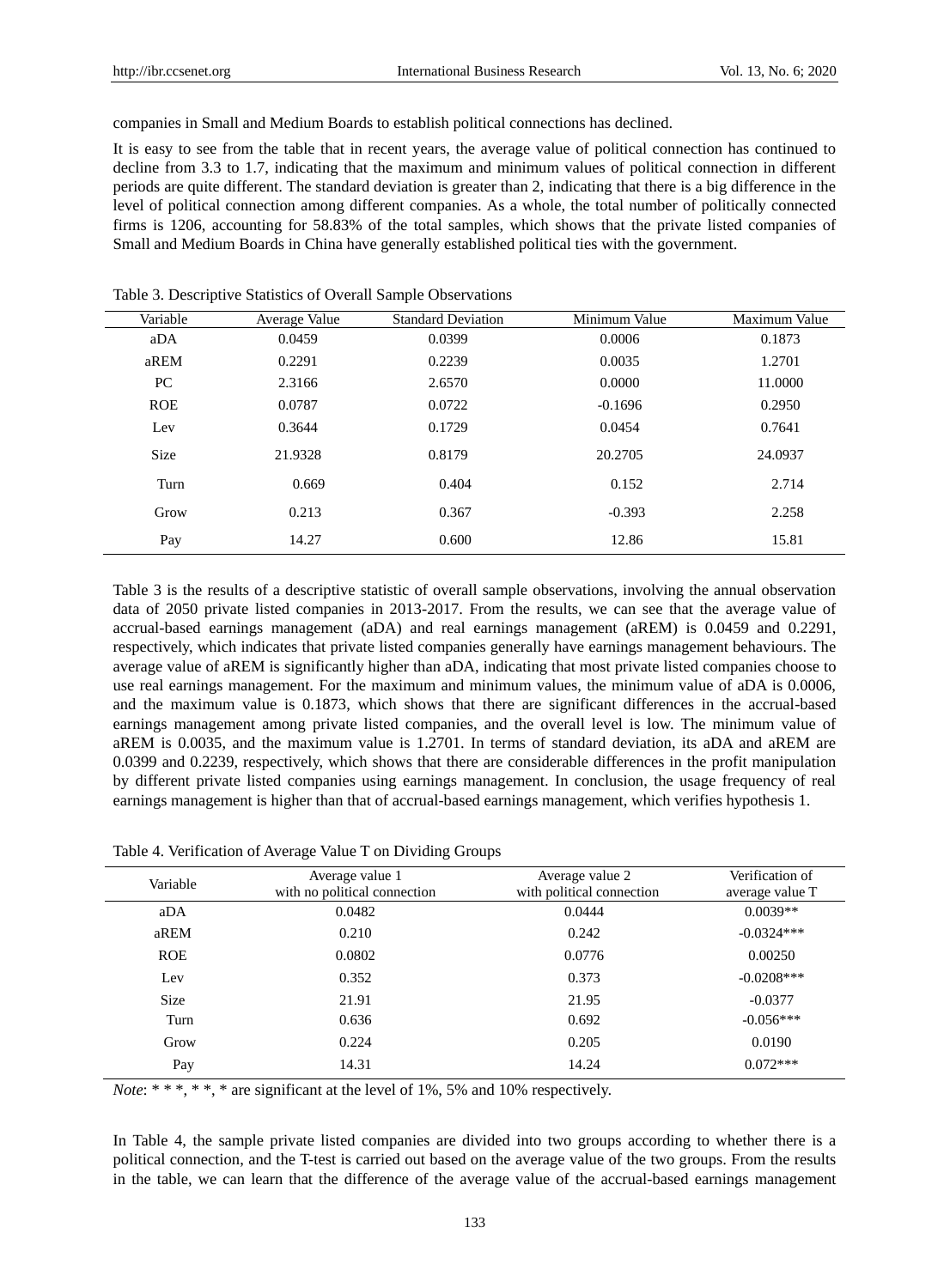(aDA) is 0.0039, and the listed companies without political connections are higher than that with political connections in the accrual-based earnings management. The result shows that political connection can indeed weaken accrual-based earnings management of private companies to a certain extent, which also preliminarily verifies the hypothesis 2. The T-test of average values of real earnings management (aREM) explains that political connection could impel private corporates to adopt real earnings management more, which verifies the hypothesis 3 to some extent.

From the perspective of control variables, there is a significant difference in the asset-liability ratio (Lev), which argues that politically connected firms have a relatively higher asset-liability ratio because they can get sources of finance under the guarantee of the government. The differences of Return on Equity (ROE), assets scale (Size) and revenue growth rate (Grow) are not distinct, which shows that there are no significant differences in profitability, scale, and growth between politically connected firms and non-connected firms.

|            | aDA        | aREM       | PC          | <b>ROE</b>  | Lev        | <b>Size</b> | Turn       | Grow       | Pay |
|------------|------------|------------|-------------|-------------|------------|-------------|------------|------------|-----|
| aDA        |            |            |             |             |            |             |            |            |     |
| aREM       | 0.001      |            |             |             |            |             |            |            |     |
| PC         | $-0.056**$ | $0.097***$ |             |             |            |             |            |            |     |
| <b>ROE</b> | $-0.006$   | $0.176***$ | $-0.022$    |             |            |             |            |            |     |
| Lev        | $0.080***$ | 0.006      | $0.052**$   | $-0.060***$ |            |             |            |            |     |
| Size       | 0.001      | $0.056**$  | 0.029       | $0.236***$  | $0.514***$ |             |            |            |     |
| Turn       | 0.028      | $0.185***$ | $0.069***$  | $0.269***$  | $0.206***$ | $0.136***$  |            |            |     |
| Grow       | $0.069***$ | 0.033      | $-0.035$    | $0.284***$  | $0.096***$ | $0.195***$  | $0.129***$ |            |     |
| Pay        | $-0.049**$ | $0.124***$ | $-0.063***$ | $0.302***$  | $0.058***$ | $0.385***$  | $0.136***$ | $0.097***$ |     |

## 4.2.2 Correlation Analysis

Table 5 Verification of Correlation

*Note*: \*\*\*, \*\*, \* are significant at the level of 1%, 5% and 10% respectively.

Table 5 shows the Pearson correlation coefficients among the main variables in this paper. It can be seen from the table that there is a significant relationship between political connection (PC) of private listed companies and the accruals earnings management (aDA) and real earnings management (aREM). PC has a negative correlation with aDA at the significance level of 5%, which shows that the political connection may weaken the accrual-based earnings management, in line with the expected assumption. PC and aREM have a significant positive correlation at the 1% level, which shows that the political connection promotes the real earnings management of enterprises.

At the same time, the explained variables aDA, aREM and the control variables Lev, ROE, Size have significant relationships in varying degrees. Lev has a positive correlation with aDA which shows that the solvency is worse when the debt ratio is high, so the management team choose to adopt accrual-based earnings management. ROE is positively correlated with aREM at a significant level of 1%, which indicates that enterprises tend to use real earnings management because of their high profitability. In addition, there is a significant correlation among Growth, Pay and accrual-based earnings management. There is a significant positive correlation between Turn and Pay and real earnings management, which shows that these control variables have a specific impact on earnings management of enterprises, so it is necessary to study them as control variables. Because correlation analysis is only a direct relationship between two variables, further regression is needed to get the results. From the perspective of the correlation coefficient, the correlation coefficient between control variables is lower than 0.6, which means there is no strong correlation, indicating that the possibility of collinearity in the model is low.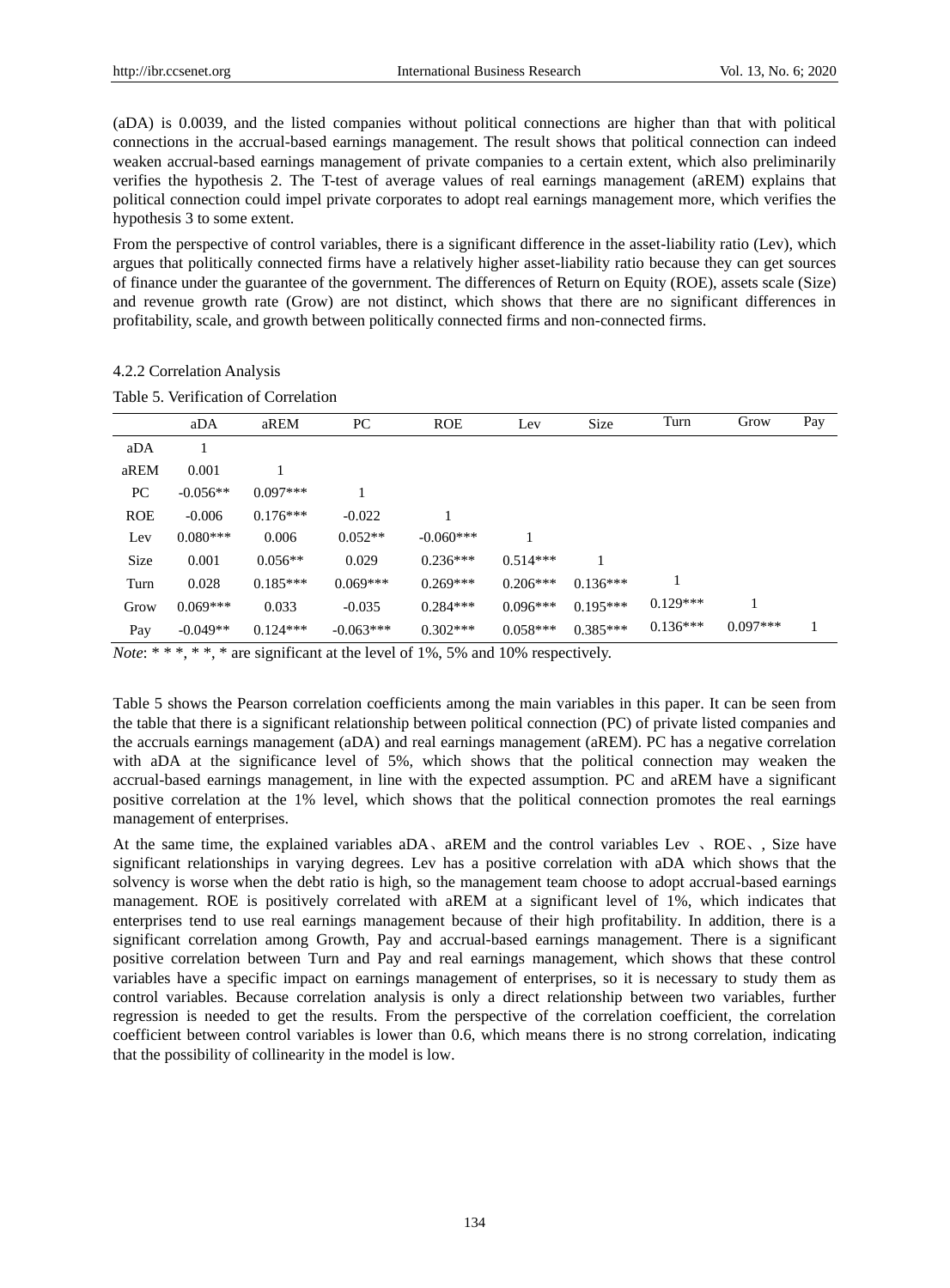#### 4.2.3 Regression Analysis

| Table 6. Regression results of political connection on different earnings management |  |  |  |
|--------------------------------------------------------------------------------------|--|--|--|
|--------------------------------------------------------------------------------------|--|--|--|

|             |               | (1) aDA | (2) aREM    |         |  |  |
|-------------|---------------|---------|-------------|---------|--|--|
|             | Coefficient   | T-Value | Coefficient | T-Value |  |  |
| PC.         | $-0.0009$ *** | $-2.75$ | $0.0084***$ | 4.40    |  |  |
| zzROE       | $-0.0049$     | $-0.27$ | $0.4251***$ | 5.26    |  |  |
| Lev         | $0.0216***$   | 3.10    | $-0.0317$   | $-0.97$ |  |  |
| <b>Size</b> | $-0.0014$     | $-0.92$ | $-0.0174**$ | $-2.18$ |  |  |
| Turn        | $0.0046*$     | 1.67    | $0.0321***$ | 2.59    |  |  |
| Grow        | $0.0073**$    | 2.49    | $-0.0051$   | $-0.41$ |  |  |
| Pay         | $-0.0039**$   | $-2.27$ | $0.0360***$ | 4.40    |  |  |
| cons        | $0.1230***$   | 3.98    | $-0.0091$   | $-0.05$ |  |  |
| $r2_a$      |               | 0.0179  |             | 0.1604  |  |  |

*Note*: \* \* \*, \* \*, \* are significant at the level of 1%, 5% and 10% respectively.

Table 6 is the result of robust regression using the least square method of stata15.0 software, which corresponds to the regression results of model 4.8 and model 4.9, respectively. Results: (1) Political connection on the return of accrual-based earnings management. From the result (1), we can see that political connection (PC) has a negative impact on accrual-based earnings management (aDA) at a significant level of 1%. Hence political connection can weaken the accrual earnings management, which is consistent with hypothesis 2. (2) Political connection on the return of real earnings management. From the result (2), we can see that political connection (PC) has a positive impact on real earnings management (aREM) at a significant level of 1%. So political connection can promote the authenticity of earnings management, which is in line with hypothesis 3. To sum up, private enterprises with political connections prefer to use real earnings management.

As for control variables, debt ratio (Lev) is positively related to aDA at a significant level of 1%. Executives may have stronger motivation to use accrual-based earnings management for financial statements whitewash. The company size is negatively correlated with aDA and aREM. So, the bigger the company is, the more attention it receives from the public, which means the disclosure information need to be more transparent, of which the earnings management level is relatively low. Not only that, Pay has a significant negative correlation with aDA and a significantly positive correlation with aREM, which shows that executive compensation is also an essential factor affecting earnings management.

#### 4.2.4 Verification of Robustness

The robustness of the verified results is tested as follows:

(1) Change the measurement method of political connection (PC) and set the explained variable PC as a dummy variable, assigning politically connected firms to 1 and non-connected firms to 0. The regression results are as follows:

|  |  | Table 7. Regression Results of Political Connection on Different Earnings Management |
|--|--|--------------------------------------------------------------------------------------|
|  |  |                                                                                      |

|            |             | $(1)$ aDA | $(2)$ aREM  |         |
|------------|-------------|-----------|-------------|---------|
|            | Coefficient | T-Value   | Coefficient | T-Value |
| PC         | $-0.0044**$ | $-2.37$   | $0.0386***$ | 4.31    |
| <b>ROE</b> | $-0.0046$   | $-0.27$   | $0.4276***$ | 5.28    |
| Lev        | $0.0218***$ | 3.12      | $-0.0352$   | $-1.08$ |
| Size       | $-0.0014$   | $-0.95$   | $-0.0155*$  | $-1.96$ |
| Turn       | $0.0046*$   | 1.68      | $0.0326***$ | 2.62    |
| Grow       | $0.0074**$  | 2.53      | $-0.0063$   | $-0.50$ |
| Pay        | $-0.0039**$ | $-2.36$   | $0.0318***$ | 3.93    |
| _cons      | $0.1241***$ | 4.07      | 0.0098      | 0.06    |
| $r2_a$     |             | 0.0176    |             | 0.1565  |

*Note*: \* \* \*, \* \*, \* are significant at the level of 1%, 5% and 10% respectively.

Table 7 shows the regression results after changing the measurement method of political connection, and the results are as follows: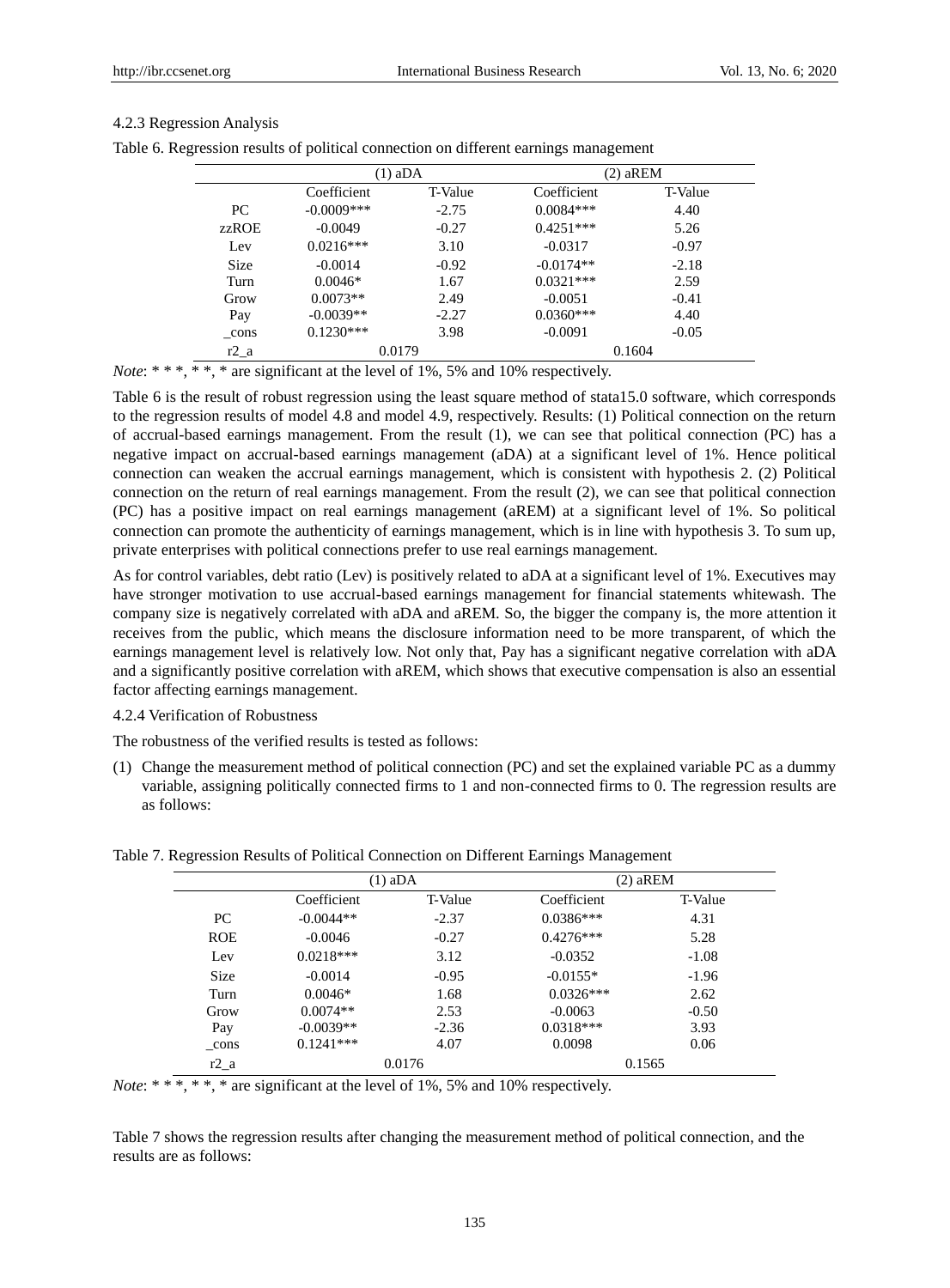From the result (1), we can see that the political connection (PC) has a negative impact on Earnings Management (aDA) at a significant level of 5%. So political connection can weaken the accrual-based earnings management. which is consistent with hypothesis 2.

From the result (2), we can see that political connection (PC) has a positive impact on real earnings management (aREM) at a significant level of 1%. Consequently, political connection can promote the authenticity of earnings management, which is consistent with hypothesis 3, proving the results of this study are robust.

(2) To enhance the reliability of the research conclusion, we change the measurement method of accrual-based earnings management (aDA) to the extended Jones model, which takes intangible assets and other long-term assets into account. The specific model is as follows:

$$
\frac{TA_{i,t}}{A_{i,t-1}} = a_0 \frac{1}{A_{i,t-1}} + a_1 \frac{\Delta REV_{i,t} - \Delta REC_{i,t}}{A_{i,t-1}} + a_2 \frac{PPE_{i,t}}{A_{i,t-1}} + a_2 \frac{IA_{i,t}}{A_{i,t-1}} + \varepsilon_{i,t}
$$
(4.1)

Among them: TA<sub>i,t</sub> is the total amount of accrued profits in period t;  $A_{i,t-1}$  is the total year-end assets in period t-1;  $\Delta$ REV<sub>it</sub> is the change in operating revenue in period t;  $\Delta$ REC<sub>it</sub> is the change in receivables in period t; PPE<sub>it</sub> is the original year-end value of fixed assets in period t;  $IA_{i}$  is the intangible assets and other long-term assets in period t.

The results of further regression analysis are as follows:

Table 8. The regression results of political relevance on different earnings management

|             |             | $(1)$ aDA2 |             | $(2)$ aREM |
|-------------|-------------|------------|-------------|------------|
|             | Coefficient | T-Value    | Coefficient | T-Value    |
| PC          | $-0.0007**$ | $-2.25$    | $0.0086***$ | 4.38       |
| <b>ROE</b>  | $-0.0032$   | $-0.18$    | $0.4302***$ | 5.33       |
| Lev         | $0.0180***$ | 2.62       | $-0.0334$   | $-1.03$    |
| <b>Size</b> | $-0.0007$   | $-0.48$    | $-0.0166**$ | $-2.08$    |
| Turn        | 0.0028      | 1.07       | $0.0325***$ | 2.64       |
| Grow        | $0.0047*$   | 1.83       | $-0.0053$   | $-0.43$    |
| Pay         | $-0.0031*$  | $-1.89$    | $0.0324***$ | 4.01       |
| _cons       | $0.0955***$ | 3.19       | 0.0254      | 0.14       |
| $r2_a$      |             | 0.0119     | 0.1594      |            |

*Note*: \*\*\*, \*\*, \* are significant at the level of 1%, 5% and 10% respectively.

Table 8 is the regression results after changing the measurement method of accrual-based earnings management, and the results are as follows:

From the result (1), we can see that the political connection (PC) has a negative impact on accrual-based earnings management (aDA) at a significant level of 5%. It shows that political connection can weaken the accrual-based earnings management, which is consistent with hypothesis 2.

From the result (2), we can see that political connection (PC) has a positive impact on real earnings management (aREM) at a significant level of 1%. So, political connection can promote the authenticity of earnings management, which is consistent with hypothesis 3, proving the results of this study are robust.

# 5. Summary and Conclusion

#### 5.1 Summary

Based on the perspective of political connection, this paper studies the private listed companies in the Small and Medium Board from 2013 to 2017, and empirically analyzes the relationship between political connection and earnings management of private enterprises. The results show that private enterprises in China have earnings management behaviours in spite of the increasing risk of recognition. Real earnings management is more covert and flexible, so private enterprises prefer to choose real earnings management to avoid being recognized by regulators.

Meanwhile, the political connection is negatively related to the accrual-based earnings management of private enterprises. It increases the risk of manipulating the accrual earnings to be recognized by the market with a potentially negative impact brought by the extra public attention.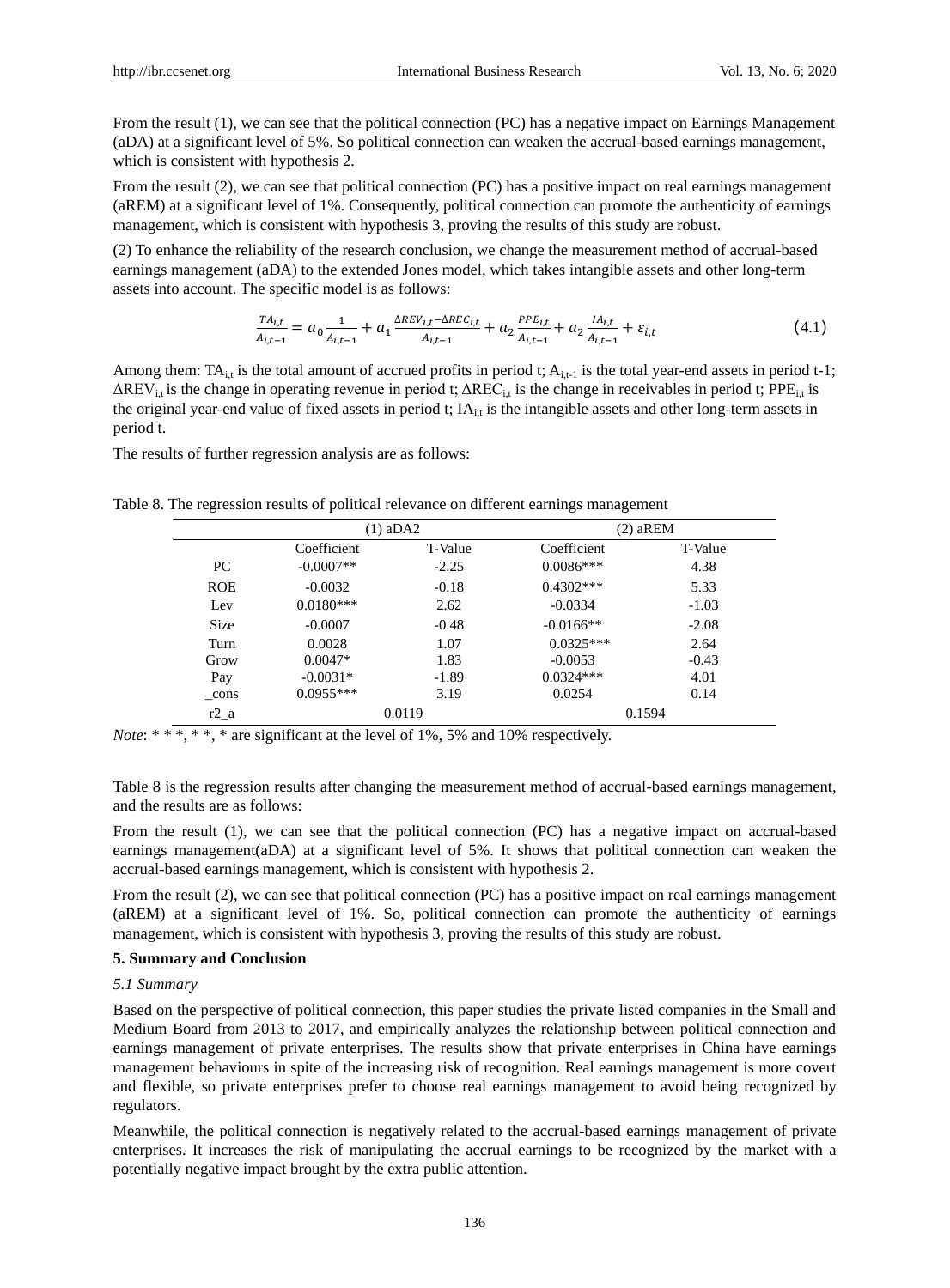Moreover, the political connection is positively related to the real earnings management of private enterprises. It is a signal of the sustainable development of enterprises attracting more investors' attention. To maintain the reputation, enterprises usually choose real earnings management.

## *5.2 Policy Suggestion*

Through this study, we find that there are political connections and earnings management behaviours in private listed companies, which might promote real earnings management level. The paper provides the following suggestions to promote the healthy development of private enterprises, in view of the problems that exist.

First of all, companies must improve the internal governance mechanism and optimize equity structure to reduce earnings management level. When internal control fails, the earnings management level would be correspondingly higher. Hence enterprises should focus on the operation of internal control, which is of considerable significance to protect the legitimate rights and interests of investors and ensure the healthy development of the company. Much focus on the ownership structure is needed to prevent significant shareholders from manipulating the corporates' earnings to maximize personal interests, which affects the sustainable development of the enterprise. Companies need to reasonably arrange the ownership structure, avoiding the situation of one-share dominance, improve the independent director system, and supervise the decision-making processes.

Strengthen external supervision and improve the supervision mechanism. The external supervision is divided into two aspects: the government and society. The government supervision needs a reasonable division of labour, the establishment of post responsibility system, and strengthening information communication. At the same time, there should be close supervision over false information, protecting the interests of investors. Social supervision includes certified practising accountant (CPA) and public opinion. CPA is a vital supervision force for the external supervision of listed companies. They need to continually update their professional knowledge and improve their professional judgment ability to ensure the rights of investors.

Establish a fair institutional environment. The government should improve relevant laws and legislation to help enterprises develop. Specifically, the government can issue some policies and regulations for the establishment of a developed capital market that protect the development of the private economy. The government should strengthen the institutional construction, where can encourage private firms to speed up their reform. As for enterprises, they should maximize resources for technical innovation or other aspects which are conducive to long-term development. Only in this way can private enterprises have a more sustainable and healthy development, reduce earnings management behaviours, and improve the overall welfare of society.

## **References**

- Cao, R., Mu, S. H., & Zhu, C. X. (2019). Review of Research on Accrual Earnings Management and Real Earnings Management. *Modern Accounting, 2,* 18-21.
- Chaney, P. K., Faccio, M., & Parsley, D. (2011). The quality of accounting information in politically connected firms. *Journal of Accounting and Economics, 51*(1-2), 58-76. https://doi.org/10.1016/j.jacceco.2010.07.003
- Claessens, S., Feijen, E., & Laeven, L. (2008). Political connections and preferential access to finance: The role of campaign contributions. *Journal of Financial Economics, 88*(3), 554-580. https://doi.org/10.1016/j.jfineco.2006.11.003
- Cohen, D. A., Dey, A., & Lys, T. Z. (2007). *Real and Accrual-Based Earnings Management in the Pre- and Post-Sarbanes Oxley Periods (June 2007).* AAA 2006 Financial Accounting and Reporting Section (FARS) Meeting Paper. https://doi.org/10.2139/ssrn.813088
- Cui, M. (2018). *Research on the Relationship among Political Connection, Media Coverage,and Earnings Management Method.* North China University of Water Resources and Electric Power.
- Faccio, M. (2006). Politically Connected Firms. *American Economic Review, 96*(1), 369-386. https://doi.org/10.1257/000282806776157704
- Healy, P. M., & Wahlen, J. M. (1998). A Review of the Earnings Management Literature and its Implications for Standard Setting (November 1998). https://doi.org/10.2139/ssrn.156445
- Hu, H. B., & Liu, Y. (2018). The Impact of Accrued Earnings Management and Real Earnings Management on Audit Fees In State  $-$  owned Enterprises. *Journal of Hunan University of Finance and Economics*, 34(06), 87-93.
- Hu, X. Y. (2010). Political Connection of Private Enterprises and its Economic Effect. *Economic Theory and*